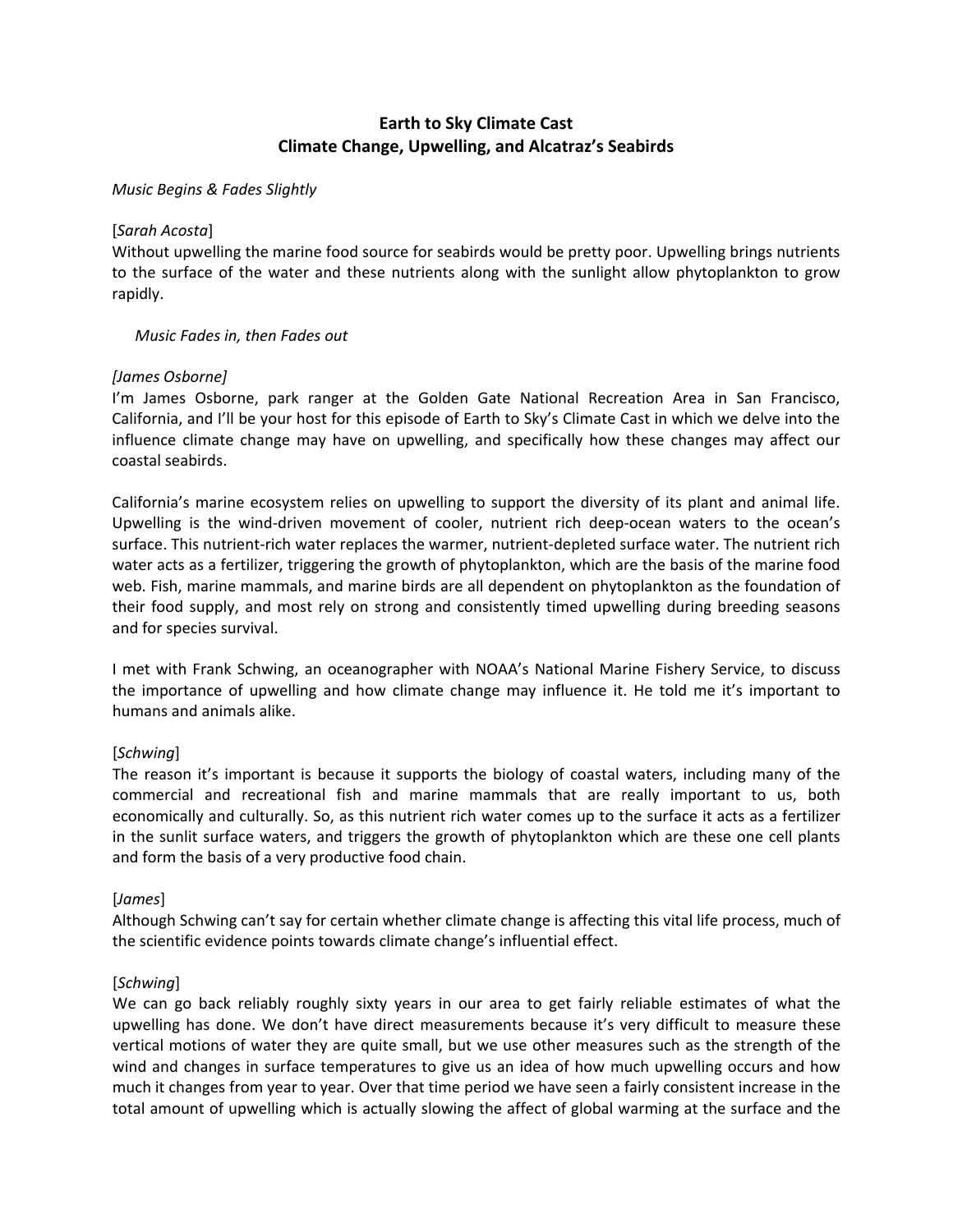reason is because we're seeing winds intensifying due to a generally warmer and energetic atmosphere occurring. So in some ways global warming is a good thing for our area because it's producing more upwelling and a more productive system.

# [*James*]

Although climate change may have some positive effects on upwelling, there are still negative consequences.

# [*Schwing*]

There's also a downside to what we're seeing. There's some evidence that the upwelling isn't beginning as early as it used to, it's being delayed. And that has real serious consequences to many of these species who have evolved and adapted very strict and well-timed life histories. And if they are reproducing when they expect upwelling to occur and the upwelling is not going on then that is going to have a major effect on those particular species.

# [*James*]

Scientists can not predict exactly how climate change may affect California's upwelling. It is likely that there will be stronger long shore winds which would increase upwelling and could be beneficial to the fish and other marine organisms. In a second scenario, climate change may depress the thermocline, and cause lower nutrient waters from above the thermocline to upwell to the surface, as now happens during El Niño events. A third scenario pushes upwelling further offshore and out of reach for many of California's seabirds.

To learn more about upwelling's effects on seabirds, I met with Sara Acosta, and Lara Rachowicz. Acosta is a biologist with PRBO Conservation Science, a group dedicated to bird ecosystem research. Rachowicz is a biologist, who studies water birds on Alcatraz Island for Golden Gate National Recreation Area. Acosta explained the importance of upwelling to the seabirds' survival.

# [*Acosta*]

Without upwelling the marine food source for seabirds would be pretty poor. On Alcatraz, Brandt's Cormorants in particular, which was once the most numerous seabird breeding on the island, would be especially affected because they heavily rely on forage fish like anchovy to make up their diet, and forage fish are prey that rely on the nutrients that upwelling brings.

# [*James*]

According to Rachowicz, the National Park Service is doing its part to protect the habitats of seabirds and their marine ecosystem.

# [*Rachowicz*]

I think what the park service is trying to do in general is make the species habitat, and their food webs, and their ecosystems as resilient as possible to this change that cannot be stopped necessarily by the Park Service or any one group. So that's the approach of the Park Service, we're doing a lot to help species in the face of climate change. (

# [*James*]

The National Park Service not only protects the habitat of Alcatraz's seabirds, it also works to actively educate the public about the needs of the birds. PRBO and National Park Service staff together have worked on outreach programs in the area, speaking to local marinas, kayak rental shops, and boater